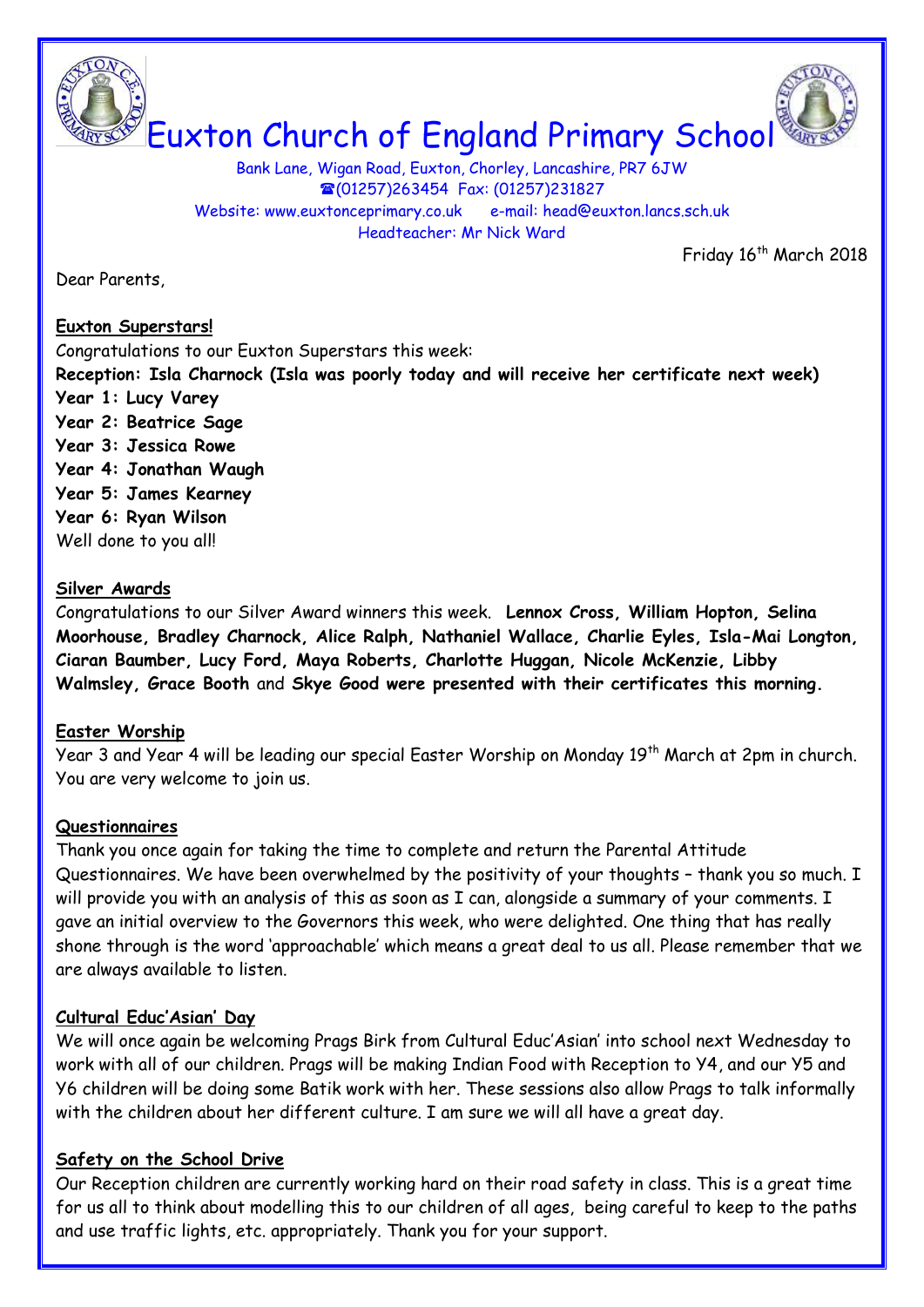# **Questions for God**

Each week Mrs Parker displays a different Christian focal point in our reception area. This week it was thinking about questions the children would like to ask God. The children wrote their ideas down and placed them in a special golden box. I thought you might like to see some of them….

- Why is the world so special?
- Does everybody worship you?
- What is it like to be God?
- If you made us, who made you?
- Why are some people mean?
- What's your middle name?
- How powerful are you?
- Do you love everyone in the world?
- Why are you so helpful?
- To God, how are you?
- God, will I have a nice time at Frankie and Benny's?

How brilliant - love them all!

# **Easter Bingo – TONIGHT 16th March**

Tonight is our Easter Bingo evening. **Please avoid using St Mary's car park as there is a service taking place there this evening and as always avoid Papa Luigis car park in the evenings. Thank you for your co-operation with this.**

- Doors open at 6:00pm, with 'eyes down' at 6:30pm.
- Entry is £3, which includes a bingo book!
- There will be some alcoholic drinks available if you would like a little drink while you play. **Please don't bring your own, the charges will be very reasonable and as well as being an enjoyable event it is also a fundraiser for our children.**

Hope to see you there!

## **Gemma Lees drawing competition**

Gemma called into school on Wednesday, bringing in the books that had been ordered, signing them and judging the competition she had set. The winners of a copy of one of her signed books are: Reception - Niamh Anderson, Y1 - Daniel Turner and Y2 - Bailey Bullock. Well done to you all!

## **Quicksticks**

Congratulations to our Quicksticks Hockey Team for achieving 3rd Place in the Tournament last night. As always, a massive thanks to Mrs Millar for all her hard work. Thank you to Lily Schofield and Libby Clewlow for this report:

'Our Quicksticks Team (Lily Schofield, Elizabeth Clewlow, Mollie Briscoe, Lennox Cross, William Tansey and Scott Evans) got through to the finals, which took place at Holy Cross High School on Thursday 15<sup>th</sup> March. We won 1-0 against trinity St. Michaels - they came  $4^{th}$  overall. We drew against Anderton St. Joseph's, who ended up coming 1<sup>st</sup> overall. We lost 2-0 against Balshaw Lane, who came 2 $^{nd}$ . After all our hard work we came 3 $^{rd}$  overall and got a bronze medal.' **Quicksticks has now finished.**

## **Gamebuilding Club**

This new club starts after school on the Wednesday after the Easter break 11<sup>th</sup> April for 7 weeks. If your child is interested in this new and exciting club please return the slip and money to the school office as soon as possible. Thank you.